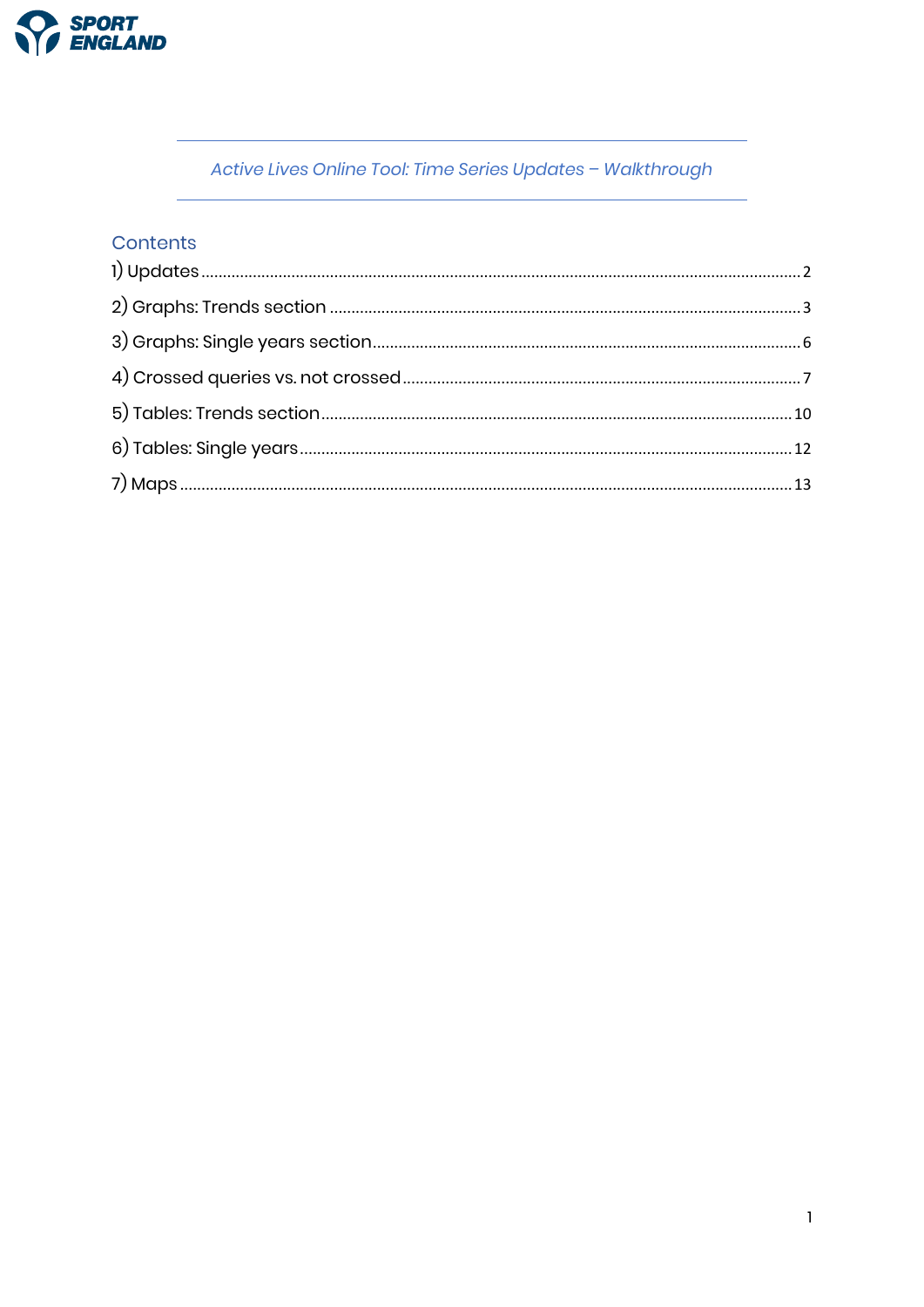

## <span id="page-1-0"></span>1) Updates 20.07.2020

The Active Lives Tool has been rebranded in line with Sport England's new brand guidelines:

- Updates to colour scheme
- Updates to text used (Poppins)

Further changes include:

- Major updates to the Tool's results page
- Adding the latest adult's data (Nov 18/19)
- Adding the newest Local Authority boundaries (e.g. Buckinghamshire LA)

The results page has undergone major changes. Previously, users could only see single time points at one time. Now we have four years of Active Lives Adults data, so we are able to display Time Series graphs.

| <b>SPORT</b>            | <b>ENGLAND</b>         |                                                          |                     |                                                                                                                                         |                     | <b>Query Information</b> | Help             |
|-------------------------|------------------------|----------------------------------------------------------|---------------------|-----------------------------------------------------------------------------------------------------------------------------------------|---------------------|--------------------------|------------------|
| <b>Graphs</b>           | <b>Tables</b>          |                                                          |                     |                                                                                                                                         |                     |                          | Edit query       |
| > Things to consider    |                        |                                                          |                     |                                                                                                                                         |                     |                          |                  |
| <b>Trends</b>           |                        |                                                          |                     |                                                                                                                                         |                     |                          |                  |
| <b>Export chart</b>     |                        |                                                          |                     |                                                                                                                                         |                     |                          |                  |
|                         | Whole population (16+) |                                                          |                     |                                                                                                                                         |                     |                          |                  |
|                         | Show values            |                                                          |                     |                                                                                                                                         |                     | Percentages              | Population       |
| 70%                     | 62.1%                  | 62.0%                                                    | 61.8%               | 62.3%                                                                                                                                   | 62.6%               | 63.2%                    | 63.3%            |
| 60%                     |                        |                                                          |                     |                                                                                                                                         |                     | ▲                        | ٠                |
| 50%                     |                        |                                                          |                     |                                                                                                                                         |                     |                          |                  |
| 40%                     |                        |                                                          |                     |                                                                                                                                         |                     |                          |                  |
| 30%                     | 25.6%                  | 25.6%                                                    | 25.7%               | 25.2%                                                                                                                                   | 25.1%               | 24.8%                    | 24.6%            |
| 20%                     |                        |                                                          |                     |                                                                                                                                         |                     |                          |                  |
|                         | 12.4%                  | 12.4%                                                    | 12.5%               | 12.5%                                                                                                                                   | 12.3%               | 12.0%                    | 12.2%            |
| 10%                     |                        |                                                          |                     |                                                                                                                                         |                     |                          |                  |
| 0%                      |                        |                                                          |                     |                                                                                                                                         |                     |                          |                  |
|                         | Nov 15-16              | May 16-17                                                | Nov 16-17           | May 17-18                                                                                                                               | Nov 17-18           | May 18-19                | Nov 18-19        |
|                         |                        |                                                          |                     | Time period<br>Levels of activity - Inactive: less than 30 minutes a week   Levels of activity - Fairly active: 30-149 minutes per week |                     |                          |                  |
|                         |                        | Levels of activity - Active: at least 150 minutes a week |                     |                                                                                                                                         |                     |                          |                  |
| <b>Survey wave data</b> |                        | All waves                                                | () Individual waves |                                                                                                                                         | <b>Chart Layout</b> |                          | Switch Variables |
|                         |                        | May 16-17                                                | May 17-18           | May 18-19                                                                                                                               | Tabs: Demographic   |                          |                  |
| Nov 15-16               | Nov 16-17              |                                                          | Nov 17-18           | Nov 18-19                                                                                                                               | Lines: Measure      |                          |                  |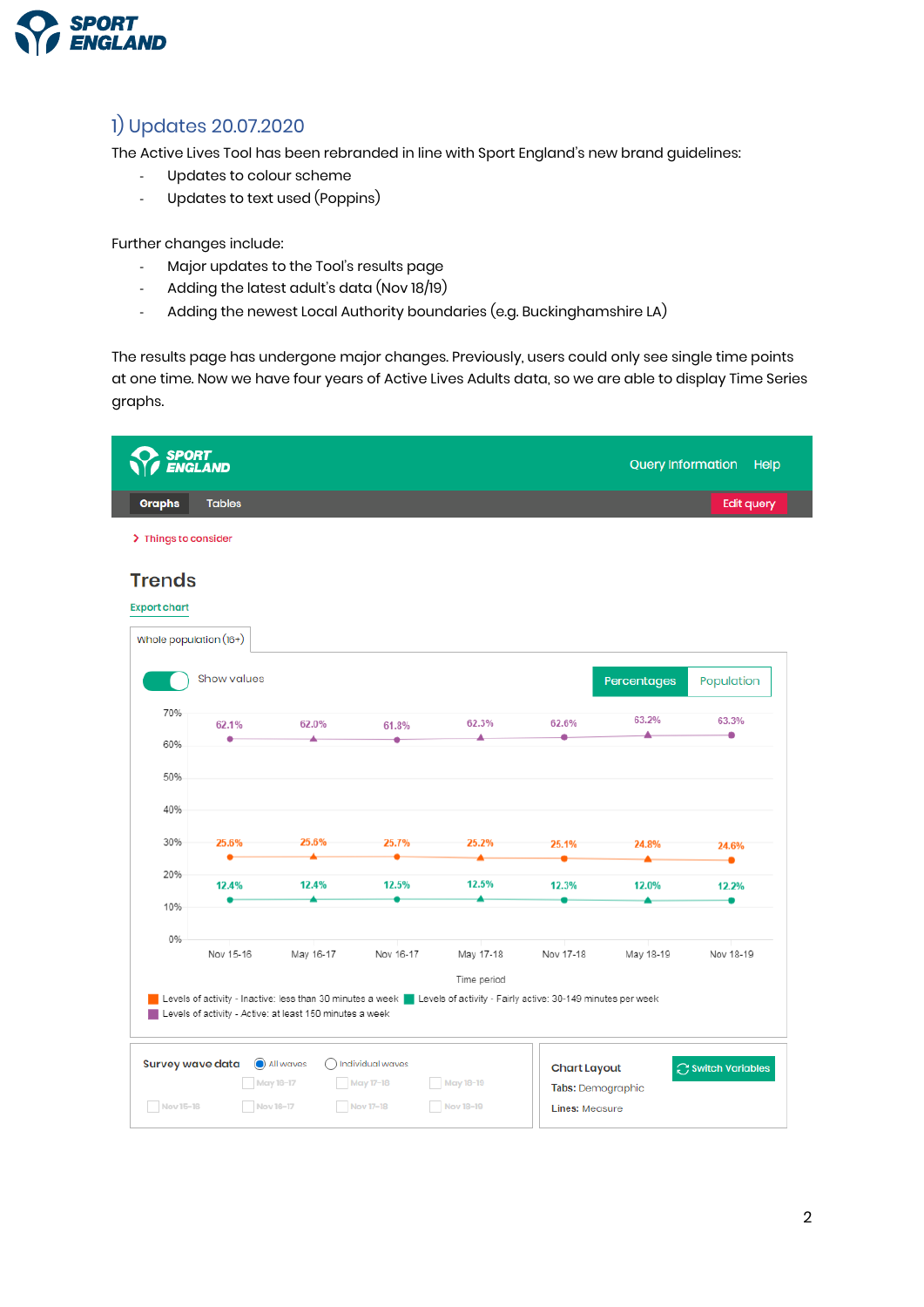

## <span id="page-2-0"></span>2) Graphs: Trends section

Please see below a link to an example query:

<https://activelives.sportengland.org/Result?queryId=33542>

The link above shows Participation in the last year (Yes/No) for all types of cycling, and I have shown screengrabs from the query below.

Things to note for the screengrab:

- The results page defaults to showing 'graphs' with all time points shown as default.
- The 'maps' tab (which usually sits alongside Graphs and Tables) isn't showing because Locations haven't been selected.
- In this example:
	- o Types of cycling are shown on the tabs
	- o Whether participated in the last year (Orange line) vs Not participated (Green line) is shown on the lines  $\mid\,$  User has the option to switch  $\mid\,$

| SPORT<br>ENGLAND<br><b>Query Information</b><br>Help<br><b>Tables</b><br><b>Edit query</b><br><b>Graphs</b>                                                                                                                                                                                                                                                                | between 'Graphs' (currently<br>shown) and 'Tables' in this<br>example                                                                                                                                                                   |
|----------------------------------------------------------------------------------------------------------------------------------------------------------------------------------------------------------------------------------------------------------------------------------------------------------------------------------------------------------------------------|-----------------------------------------------------------------------------------------------------------------------------------------------------------------------------------------------------------------------------------------|
| > Things to consider<br><b>Trends</b><br><b>Export chart</b>                                                                                                                                                                                                                                                                                                               | Text has been updated under<br>'things to consider'                                                                                                                                                                                     |
| Cycling for leisure and sport Cycling excluding exercise bike and cycle class<br>М<br>Cycling for leisure   Mountain biking<br>$\blacktriangleleft$<br><b>Show values</b><br>Population<br>Percentages<br>90%<br>80%<br>72.6%<br>72.5%<br>72.6%<br>72.8%<br>72.6%<br>72.6%<br>72.5%<br>70%<br>60%<br>50%                                                                   | On the lines, circles have been<br>used for November time points,<br>and triangles for May time points.                                                                                                                                 |
| 40%<br>27.5%<br>27.4%<br>27.4%<br>27.4%<br>27.4%<br>27.5%<br>27.2%<br>30%<br>20%<br>10%<br>0%<br>Nov 15-16<br>May 16-17<br>Nov 16-17<br>May 17-18<br>Nov 17-18<br>May 18-19<br>Nov 18-19<br>Time period<br>Participation in the last year - yes or no - Participated in the last year<br>Participation in the last year - yes or no - Did not participate in the last year | The lines on the chart are<br>explained in the legend:<br>participated in the last year (is<br>orange) vs. did not participate<br>(green). All types of cycling are<br>shown on the tabs above the<br>chart. The user has the option to |
| all waves<br><b>Survey wave data</b><br>ndividual waves<br>Switch Variables<br><b>Chart Layout</b><br>May 18-19<br>May 17-18<br>May 16-17<br><b>Tabs: Activity</b><br>Nov 15-16<br>Nov 16-17<br>Nov 17-18<br>Nov 18-19<br><b>Lines: Measure</b>                                                                                                                            | 'Switch variables' between the<br>lines and tabs (further examples<br>on the next page).                                                                                                                                                |

You can also click 'Edit query' and 'Query information' above the chart, to find out more about your query and change what's being shown.

- In the example below, I have used the 'Switch variables' function, within the 'Chart layout' box to switch the variables shown on the lines and the tabs.
- 'Types of cycling' are now shown on the lines, with participated Yes/No on the tabs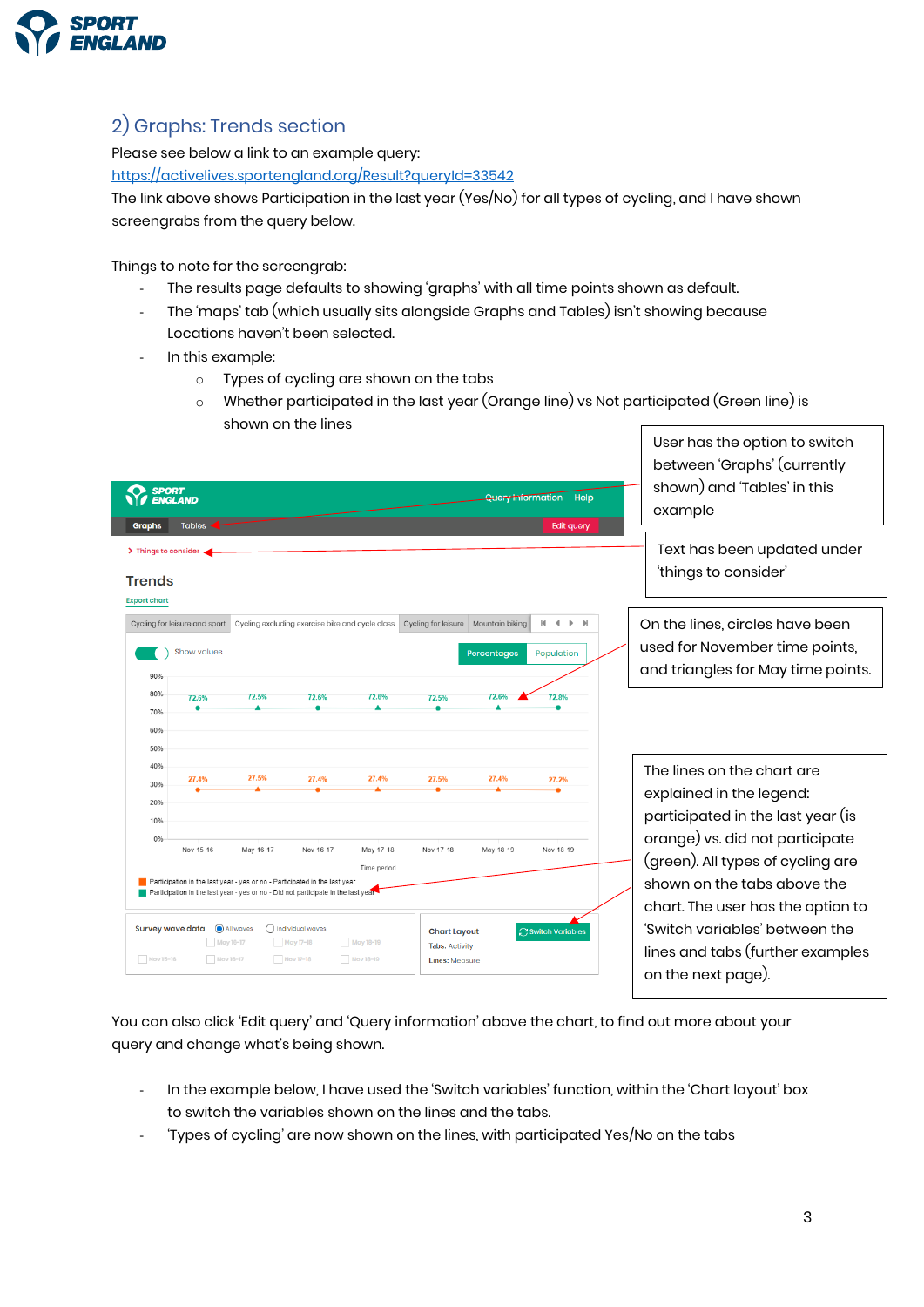



All charts can be exported as .png files (they're added to your downloads folder). Alternatively, you can use snipping tool to grab screenshots.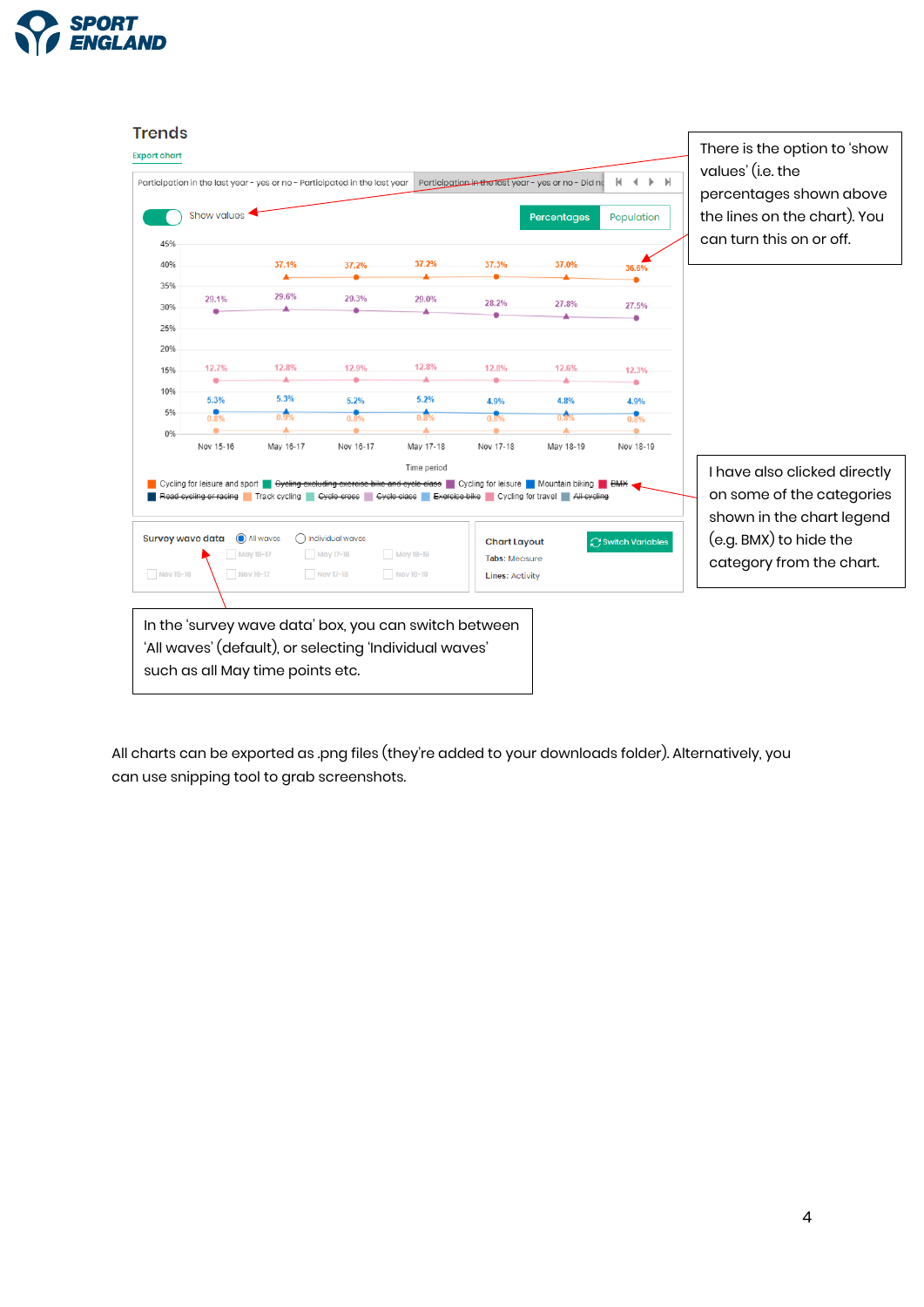

**Trends** 

I have now used the options to change the layout further. In the example below…:

- Only May time points are shown using 'Individual waves' in the survey wave data box.
- I have selected 'Population' rather than percentages, to see the Population estimates for participation in the last year vs. did not participate.
- It's worth mentioning that Population estimates are updated with every May release (for age, gender and geography), in line with the new ONS population estimate release. Therefore, a 50% rate (e.g. for participation) for the preceding November period may have a different population estimate to the next May period. For example, if 50% of adults had taken part in cycling during Nov 18-19, the population estimate would differ to 50% of adults taking part during May 19-20 (due to England's population growth and revised ONS estimates).

| <b>Export chart</b><br>Cycling for leisure and sport<br>Show values<br>40,000,000 | Cycling excluding exercise bike and cycle class                                                                                                                              | Cycling for leisure                                                                                | м<br>$\blacktriangleleft$<br>Mountain biking<br>$\mathbb{R}$<br>Population<br>Percentages | The arrows here give the<br>option to move between<br>$\mathbb{H}$<br>the types of cycling (scroll<br>forwards or backwards). |
|-----------------------------------------------------------------------------------|------------------------------------------------------------------------------------------------------------------------------------------------------------------------------|----------------------------------------------------------------------------------------------------|-------------------------------------------------------------------------------------------|-------------------------------------------------------------------------------------------------------------------------------|
| 35,000,000<br>30,000,000<br>25,000,000                                            | 32,423,500                                                                                                                                                                   | 32,638,100                                                                                         | 32,840,900                                                                                | You can also jump to the<br>start or the end by clicking<br>the outer buttons.                                                |
| 20,000,000<br>15,000,000<br>10,000,000<br>5,000,000                               | 12,315,500                                                                                                                                                                   | 12,343,300                                                                                         | 12,387,800                                                                                | Population values<br>have been selected.                                                                                      |
| $\theta$                                                                          | May 16-17<br>Participation in the last year - yes or no - Participated in the last year<br>Participation in the last year - yes or no - Did not participate in the last year | May 17-18<br>Time period                                                                           | May 18-19                                                                                 |                                                                                                                               |
| <b>Survey wave data</b><br>Nov 15-16<br>shown.                                    | All waves<br>ndividual waves<br>$\sqrt{$ May 16-17<br>$\sqrt{$ May 17-18<br>Nov 16-17<br>Nov 17-18<br>Only May time points are                                               | <b>Chart Layout</b><br>$\sqrt{M}$ ay 18-19<br><b>Tabs: Activity</b><br>Nov 18-19<br>Lines: Measure | Switch Variables                                                                          |                                                                                                                               |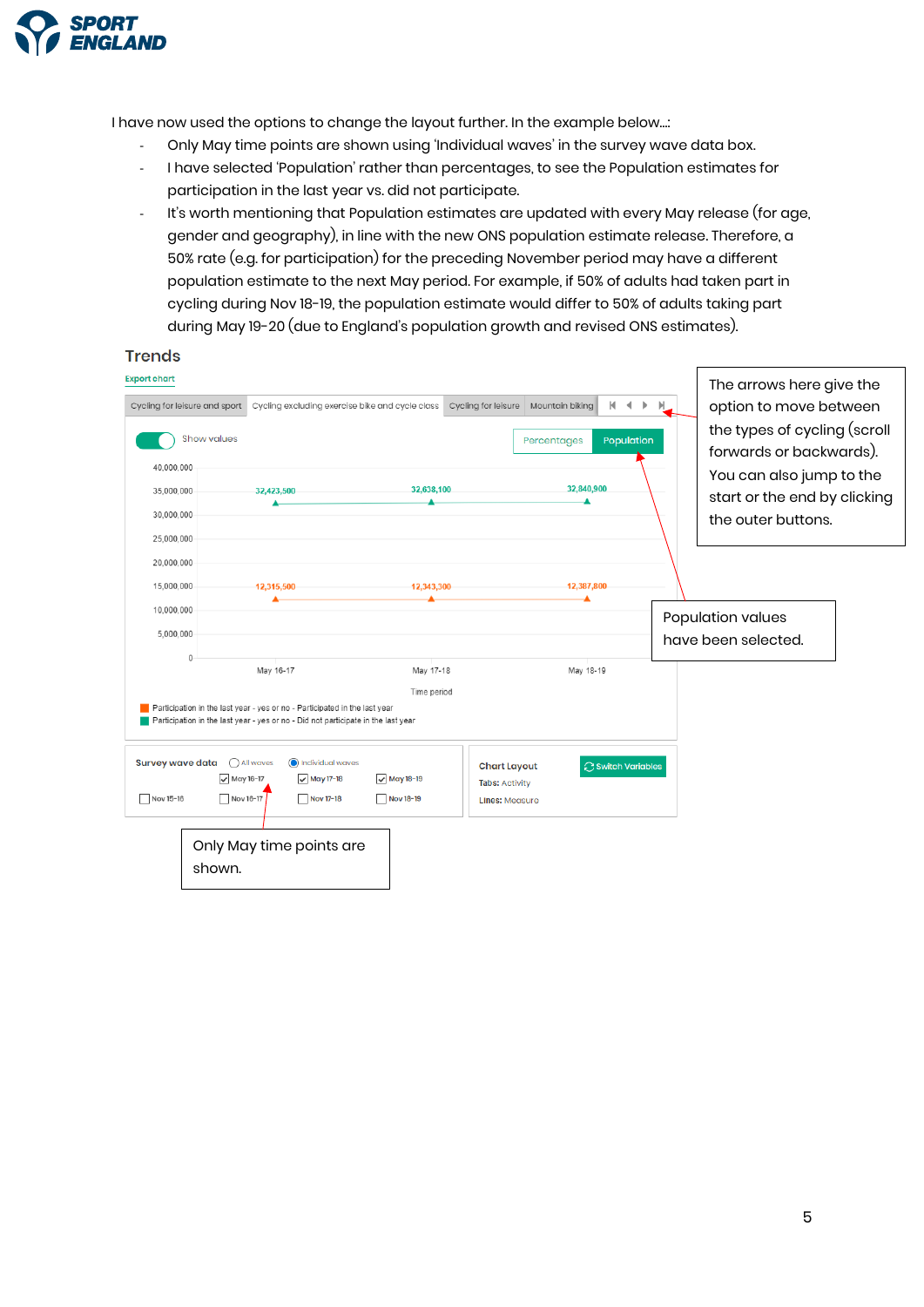

## <span id="page-5-0"></span>3) Graphs: Single years section

25% 20%

15%

10%

5%

 $0%$ 

Below the 'Trends' section outlined above, there is also a 'single years' section of the graphs page, which presents a single point in time. There is an example provided below:



15.5%

 $4.2%$ 

12.3%

Road cycling or racing Track cycling Cyclo-cross Cycle class Exercise bike Cycling for travel All cycling clicking if you wish to add it back).

5.5%

Whole population (16+)

4.9%

 $0.4%$ 

Cycling for leisure and sport Cycling excluding exercise bike and cycle class Cycling for leisure Mountain biking CHMX

Single years charts have similar functionality, to show/hide the percentage values and also to switch between the percentage rates and the population estimates.

0.4% በ ደ%

The single years charts can also be exported as a .png image (by clicking 'Export chart' above the chart).

You can again remove categories from the chart, by clicking the item on the legend (and then re-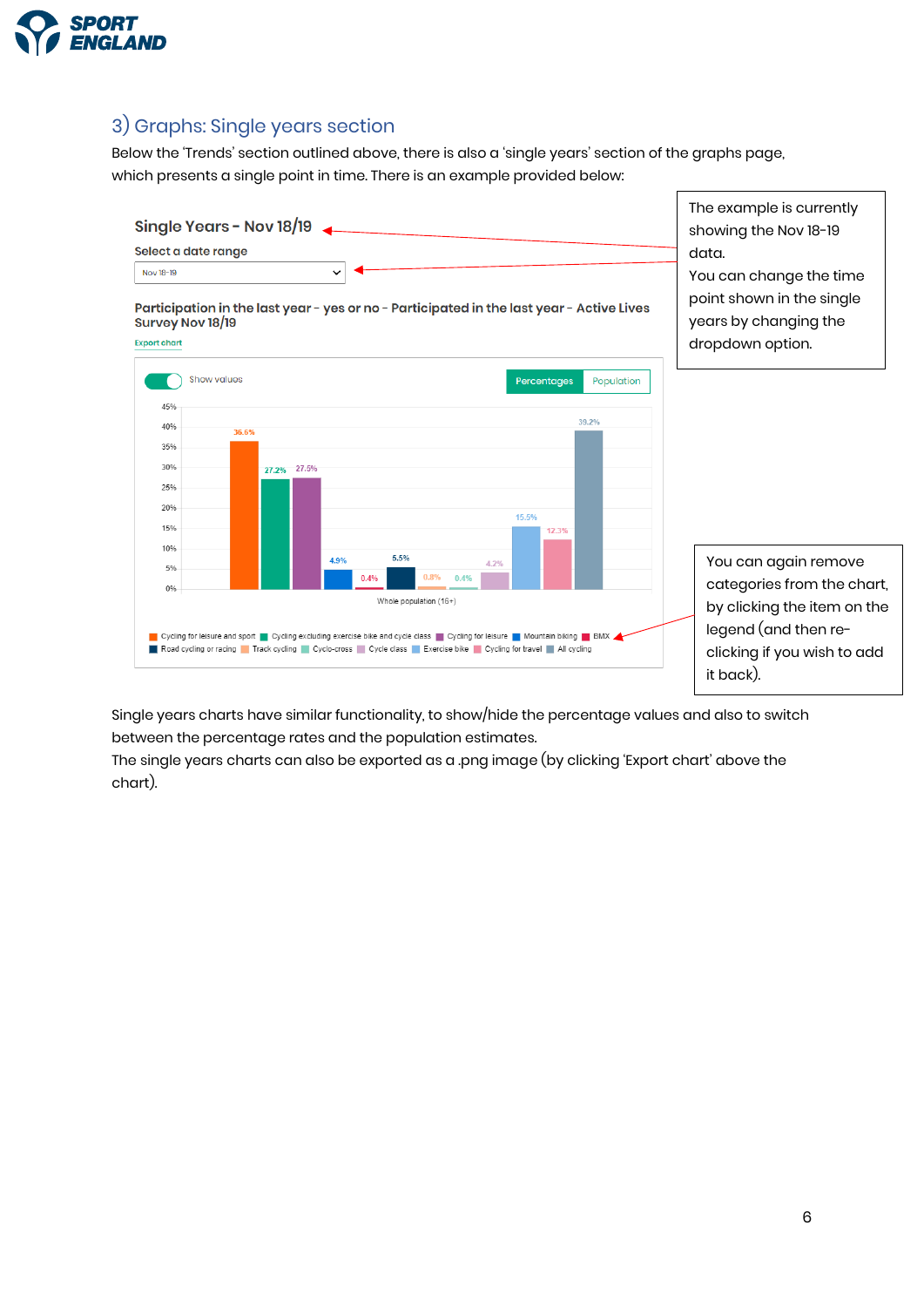

### <span id="page-6-0"></span>4) Crossed queries vs. not crossed

Within the 'People' section of the tool, you are able to run both 'crossed' and 'not crossed' queries.



- If your data query involves two of the demographic variables listed below (e.g. age and gender), the data will appear 'crossed' for the Single Years (the rates will be shown for the age and gender categories combined, example below).
- If your data query involves more than two of the demographic variables (e.g. age, gender and social status), the data will appear 'not crossed' (all percentage rates will be shown separately for age, gender and social status categories).

Demographic variables include:

• Social status, gender, sexual orientation, age, disability or long-term health condition, ethnicity, faith, education, work status, living arrangements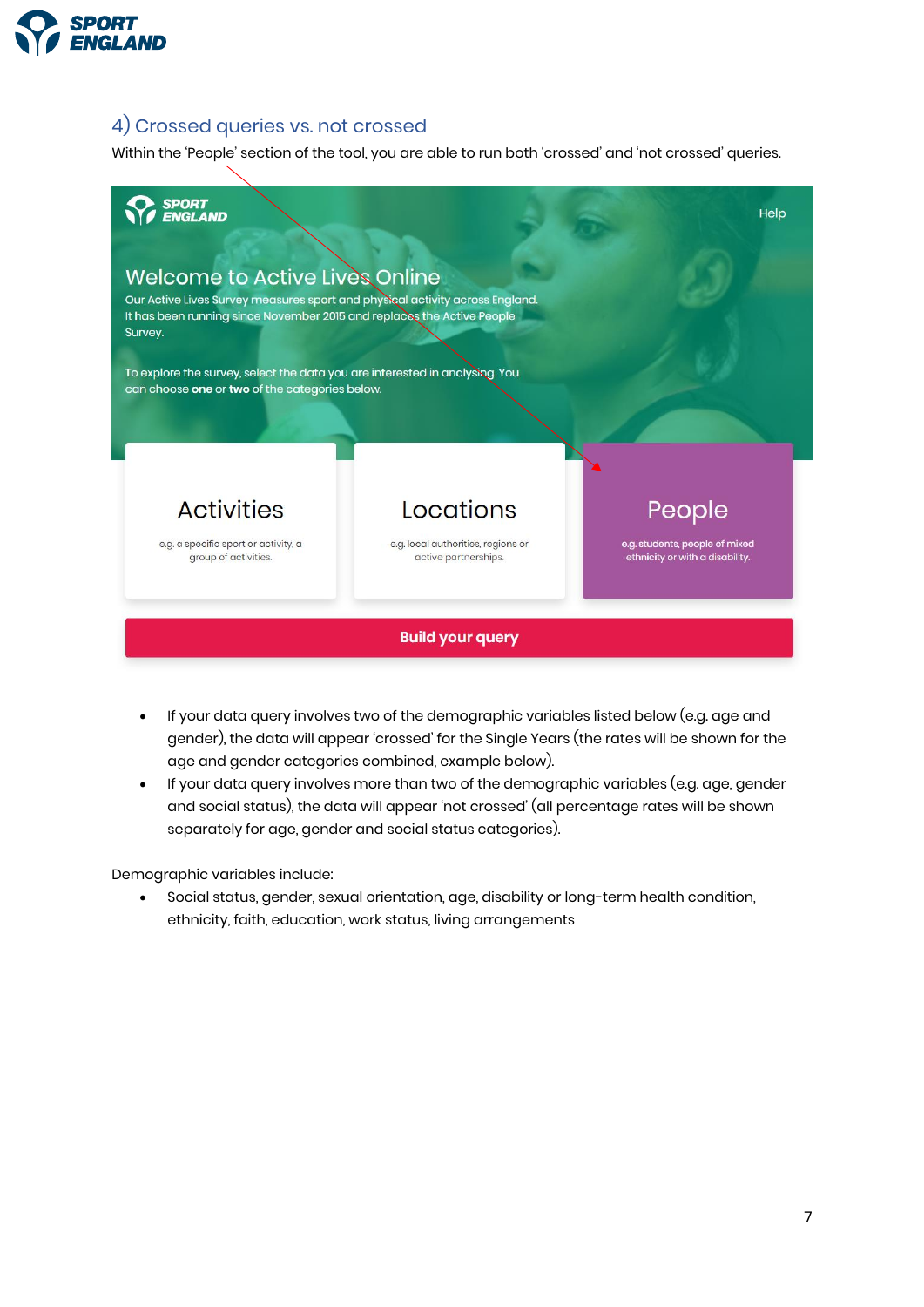

### **Example of a 'crossed query':**

### Single Years - Nov 18/19

### Select a date range

Nov 18-19

Levels of activity - Active: at least 150 minutes a week - Gender and Age Range -Active Lives Survey Nov 18/19

 $\checkmark$ 

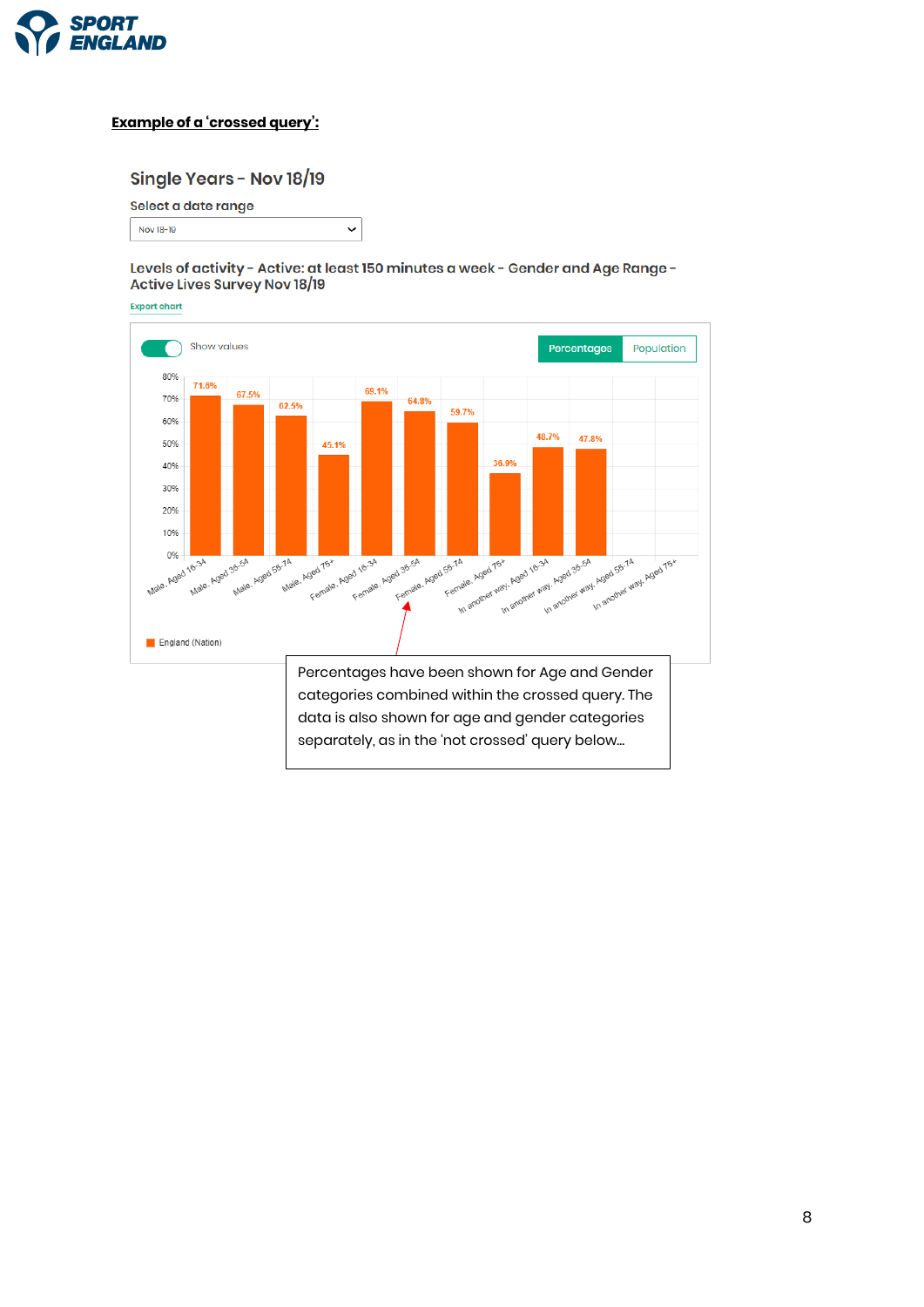

### **Example of a 'Not crossed' query:**



Volunteered at least twice in the last year - Any role - Gender - Active Lives Survey Nov 18/19 **Export chart** 

#### Volunteered at least twice in the last year - Any role - Age Range - Active Lives Survey Nov 18/19

**Export chart** 

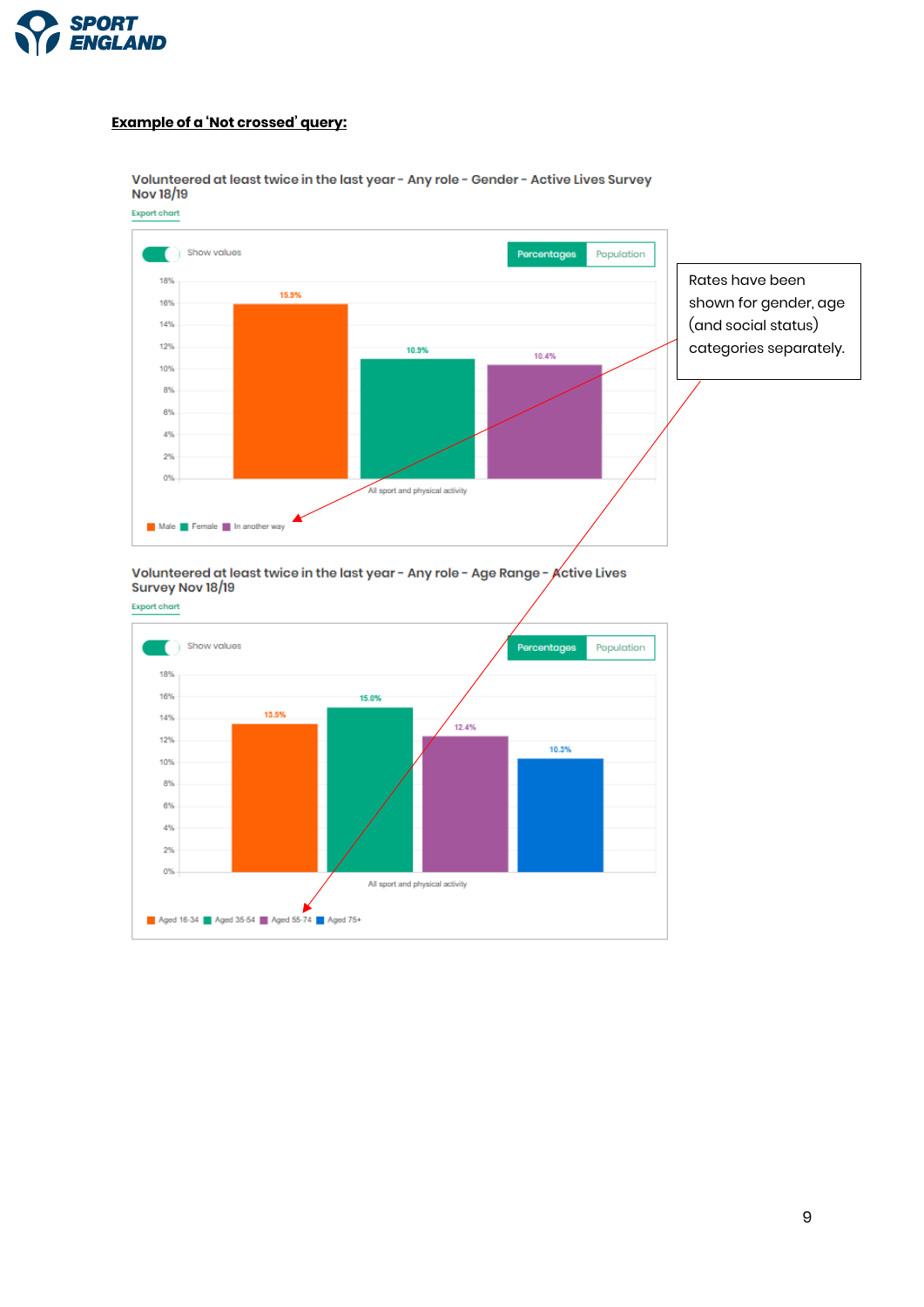

## <span id="page-9-0"></span>5) Tables: Trends section

This section of the document explores the Tables shown on the Active Lives Tool. The tables section again starts with 'Trends' highlighted in the tables, before moving to 'single years' tables below the trends section.

In the example below, types of cycling have been shown on the table tabs, with participation in the last year vs. did not participate on the table rows. The tables load by default scrolled to the right, so the most recent data waves are shown.

| <b>SPORT</b><br>ENGLAND                                                                       |                                                                                                                                                                                      | Now moving to the<br>'Tables' section of the<br>results page |                                                                       | <b>Query Information</b><br>Help                                                                                  |
|-----------------------------------------------------------------------------------------------|--------------------------------------------------------------------------------------------------------------------------------------------------------------------------------------|--------------------------------------------------------------|-----------------------------------------------------------------------|-------------------------------------------------------------------------------------------------------------------|
| <b>Tables</b><br>Graphs                                                                       |                                                                                                                                                                                      |                                                              |                                                                       | <b>Edit query</b>                                                                                                 |
| > Things to consider<br><b>Trends</b><br><b>Export table</b>                                  |                                                                                                                                                                                      |                                                              |                                                                       | You can use these arrows to<br>navigate (scroll backwards<br>and forwards for the tabs)                           |
| Cycling for leisure and sport                                                                 | Cycling excluding exercise bike and cycle class                                                                                                                                      |                                                              | Cycling for leisure                                                   | И<br>Mountain biking<br>Ы                                                                                         |
|                                                                                               |                                                                                                                                                                                      |                                                              |                                                                       | The double<br><b>Percentages</b><br>Population<br>arrow jumps to                                                  |
| $M \leftarrow M$                                                                              | May 17-18                                                                                                                                                                            | Nov 17-18                                                    | May 18-19                                                             | the very start $/$<br>Nov 18-19<br>end of the tabs.                                                               |
| Participation in<br>the last year -<br>yes or no-<br>Participated in<br>the last year         | 37.2%                                                                                                                                                                                | 37.3%                                                        | 37.0%                                                                 | 36.6%                                                                                                             |
| Participation in<br>the last year -<br>yes or no - Did<br>not participate in<br>the last year | 62.8%                                                                                                                                                                                | 62.7%                                                        | 63.0%                                                                 | 63.4%                                                                                                             |
| $\blacktriangleleft$                                                                          |                                                                                                                                                                                      |                                                              |                                                                       | Ъ.                                                                                                                |
| Survey wave data<br>Nov 15-16                                                                 | All waves<br>ndividual waves<br>May 16/17<br>May 17-18<br>Nov 16-17<br>Nov 17-18                                                                                                     | May 18-19<br>Nov 18-19                                       | <b>Table Layout</b><br><b>Tabs: Activity</b><br><b>Lines: Measure</b> | Switch Variables                                                                                                  |
|                                                                                               | The table defaults to showing 'All waves' (unless you have<br>selected Individual waves on the charts page, in which case<br>those selected time points carry across to the tables). |                                                              |                                                                       | You are also able to click 'Switch<br>variables' to switch the variables<br>shown on the tabs and the table rows. |

You can again click 'Export table' above the table, to download a .csv file with the data shown. Only individual waves will export if selected.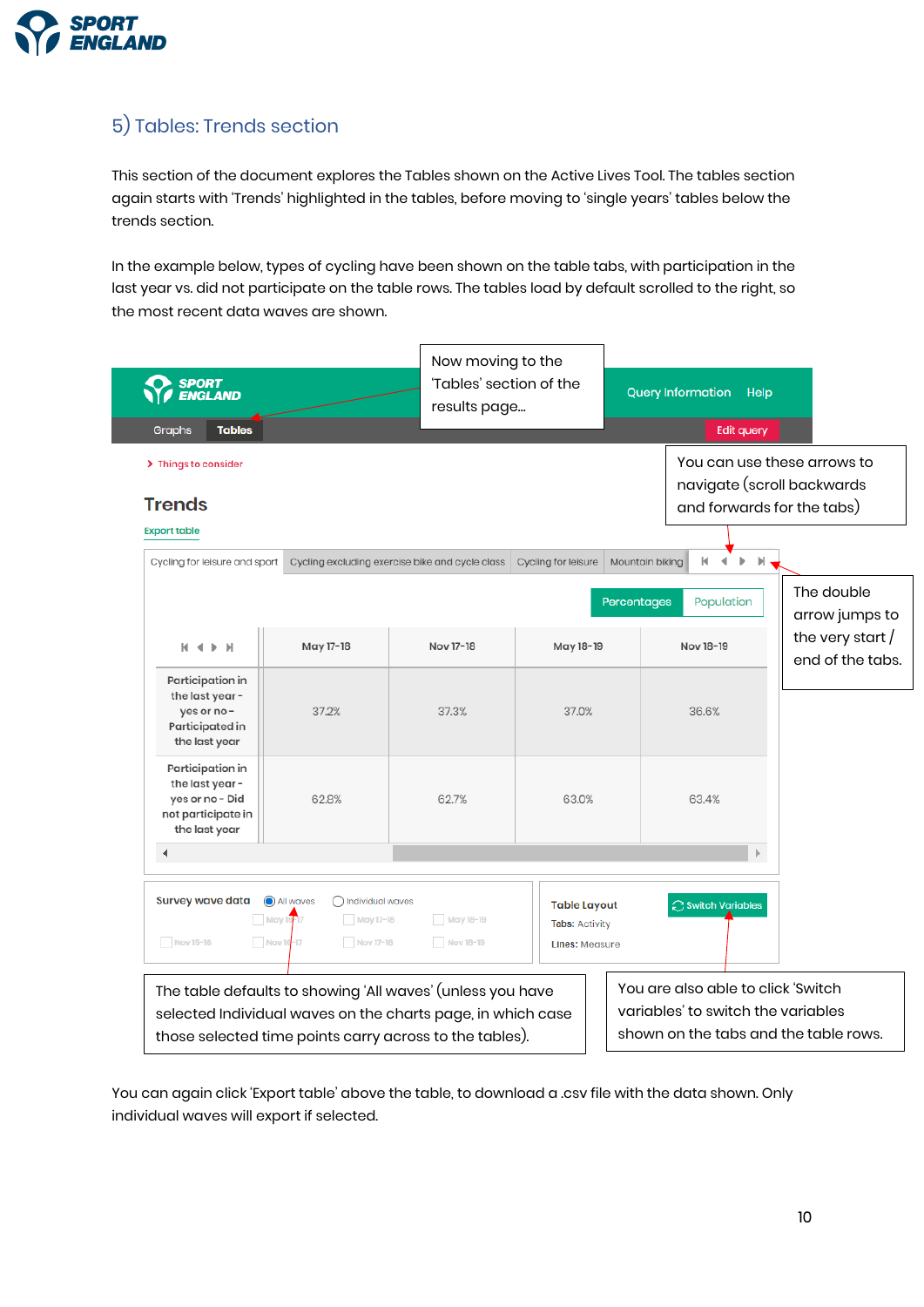

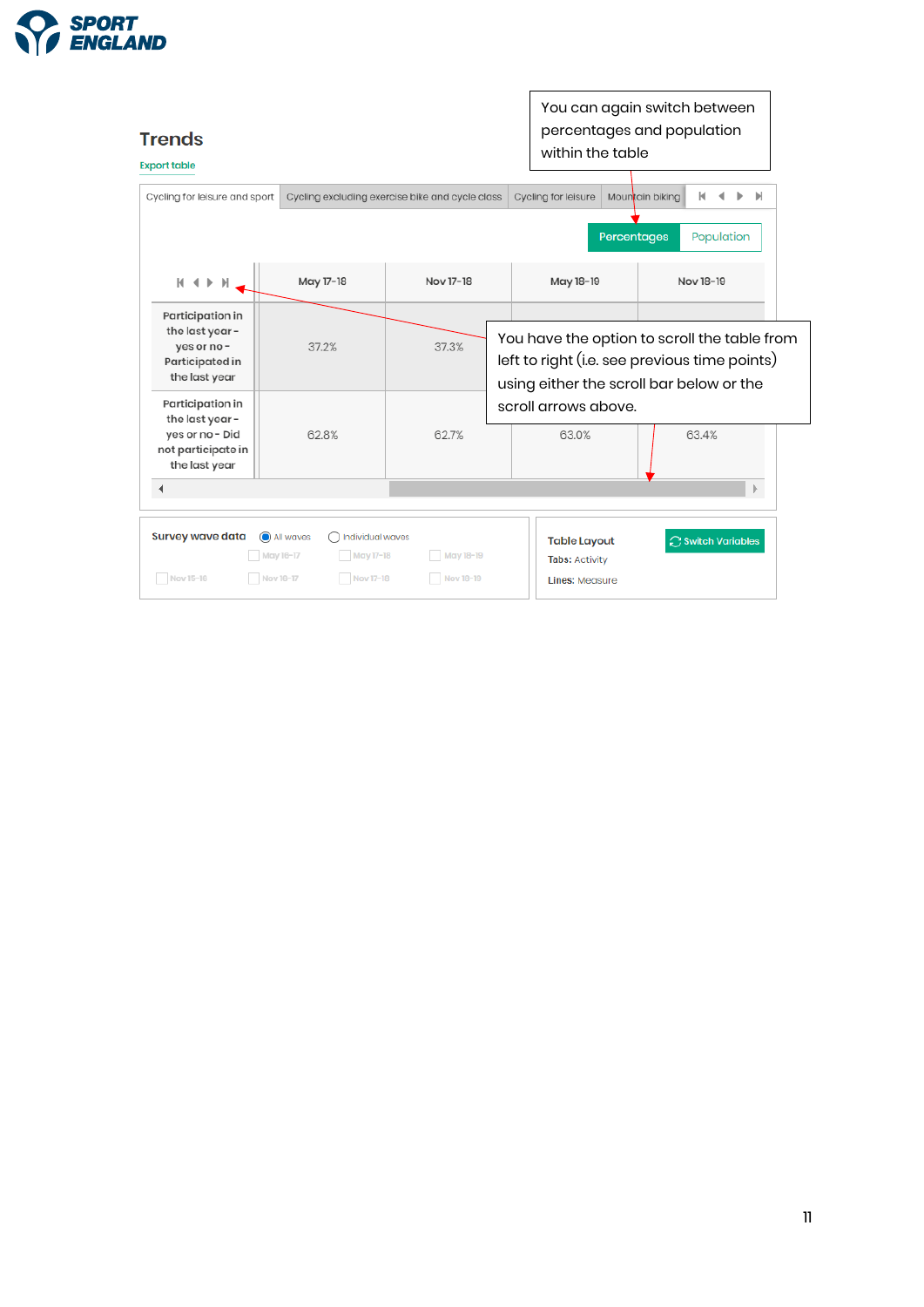

## <span id="page-11-0"></span>6) Tables: Single years

Below the trends, 'single years' output is also available within the Tables section. You can again change the Time point shown using the dropdown (currently showing Nov 18-19), and export the tables to .csv files.

### Single Years - Nov 18/19

| Select a date range |
|---------------------|
| Nov 18-19           |

#### Participation in the last year - yes or no - Participated in the last year - Active Lives Survey Nov 18/19

 $\ddot{\phantom{0}}$ 

**Export table** 

|                           |                                  |                                                       |                     | Percentages<br>Population |
|---------------------------|----------------------------------|-------------------------------------------------------|---------------------|---------------------------|
|                           | Cycling for leisure<br>and sport | Cycling excluding<br>exercise bike and<br>cycle class | Cycling for leisure | Mountain biking           |
| Whole<br>population (16+) | 36.6%                            | 27.2%                                                 | 27.5%               | 4.9%                      |
|                           |                                  |                                                       |                     |                           |

You can again switch between percentages and population within the single years table.

You can also scroll the table left to right, to see further breakdown of activities.

### Participation in the last year - yes or no - Did not participate in the last year - Active Lives Survey Nov 18/19

#### **Export table**

|                           |                                  |                                                       |                            | Population<br>Percentages |
|---------------------------|----------------------------------|-------------------------------------------------------|----------------------------|---------------------------|
|                           | Cycling for leisure<br>and sport | Cycling excluding<br>exercise bike and<br>cycle class | <b>Cycling for leisure</b> | Mountain biking           |
| Whole<br>population (16+) | 63.4%                            | 72.8%                                                 | 72.5%                      | 95.1%                     |
|                           |                                  |                                                       |                            |                           |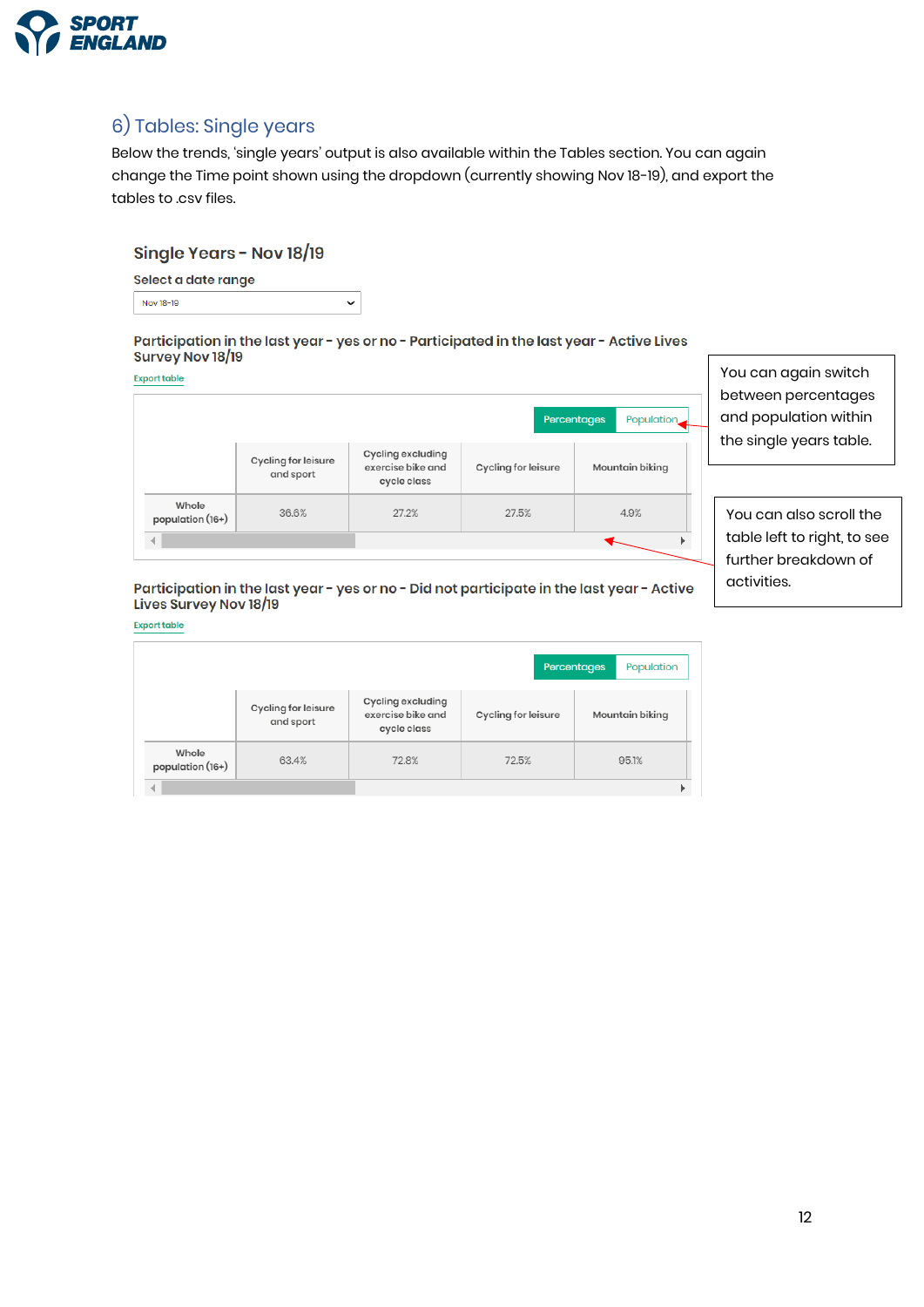

## <span id="page-12-0"></span>7) Maps

When you run a query using 'locations' (as shown below), a third section of the Tool (in addition to Graphs and Tables) becomes available – Maps:



Again, there is a Trends section for the Maps. Within this, there is a slider to move between time points. You can add up to 5 time points to the slider, by selecting and deselecting waves in the Survey wave data box. The slider defaults to automatically showing the 5 most recent waves.

The colour bandings are fixed (e.g. in this example, the White colour band is for 57.6% to 60.7%). This means if you move between survey waves, change over time can be measured.